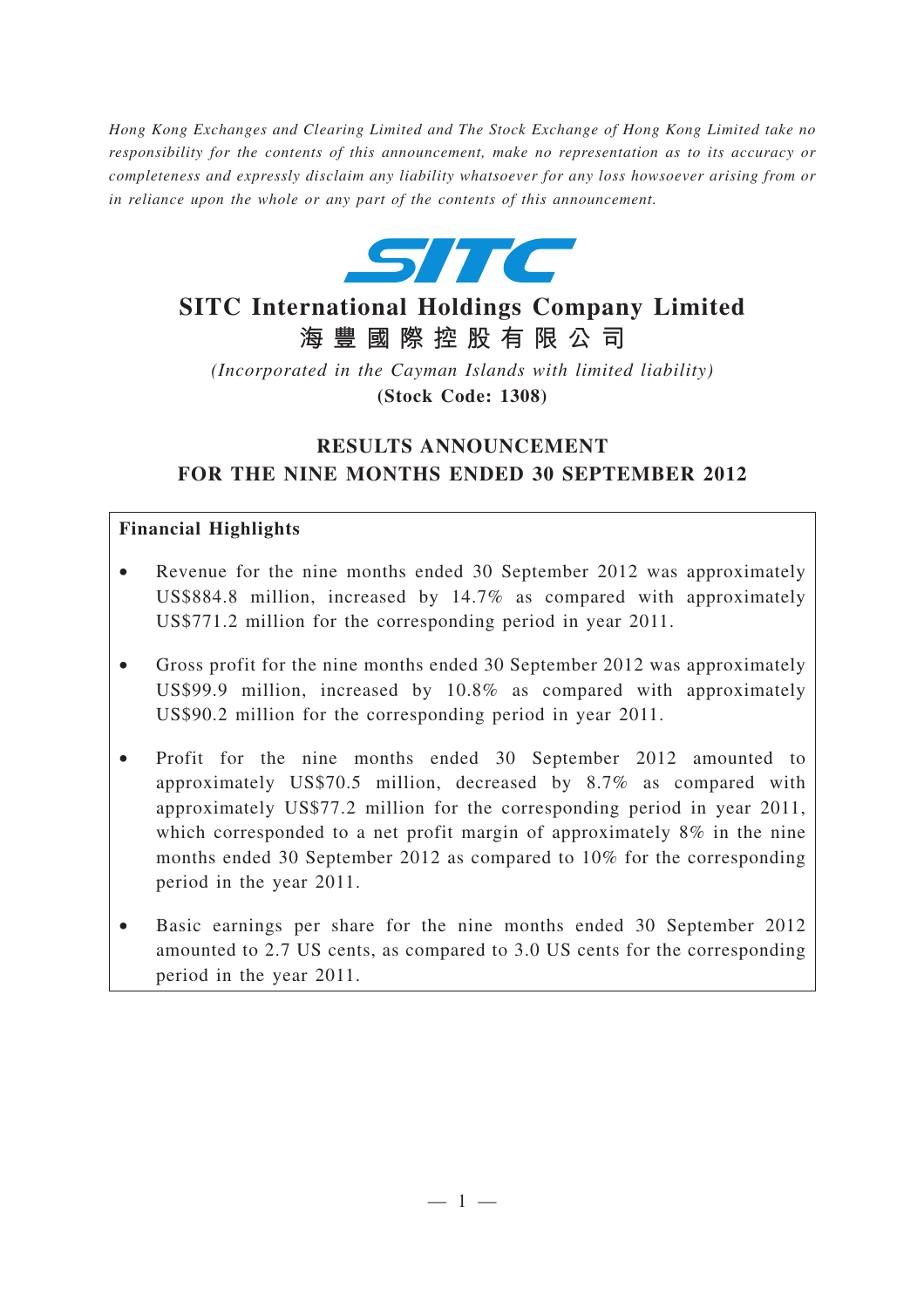The board of directors (the "**Board**") of SITC International Holdings Company Limited (the "**Company**", together with its subsidiaries, the "**Group**") is pleased to announce the unaudited results of the Group for the nine months ended 30 September 2012, together with the restated comparative figures for the corresponding period in year 2011. Shareholders are reminded to exercise caution when dealing in the shares of the Company.

#### **FINANCIAL INFORMATION**

#### **CONSOLIDATED INCOME STATEMENT**

|                                | For the nine months<br>ended 30 September |                |
|--------------------------------|-------------------------------------------|----------------|
|                                | 2012                                      | 2011           |
|                                | <b>USD'000</b>                            | <b>USD'000</b> |
|                                | (Unaudited)                               | (Restated)     |
| <b>REVENUE</b>                 | 884,757                                   | 771,168        |
| Cost of sales                  | (784, 847)                                | (681, 013)     |
| Gross profit                   | 99,910                                    | 90,155         |
| Other income and gains         | 11,517                                    | 25,964         |
| Administrative expenses        | (43,061)                                  | (35,761)       |
| Other expenses and losses      | (599)                                     | (5,061)        |
| Finance costs                  | (1,348)                                   | (1,077)        |
| Share of profits on losses of: |                                           |                |
| Associates                     | 561                                       | 221            |
| Joint ventures                 | 5,264                                     | 4,096          |
| PROFIT BEFORE TAX              | 72,244                                    | 78,537         |
| Income tax expense             | (1,711)                                   | (1, 334)       |
| PROFIT FOR THE PERIOD          | <u>70,533</u>                             | 77,203         |
| Profit attributable to:        |                                           |                |
| Owners of the parent           | 70,238                                    | 77,035         |
| Non-controlling interests      | 295                                       | 168            |
|                                | 70,533                                    | 77,203         |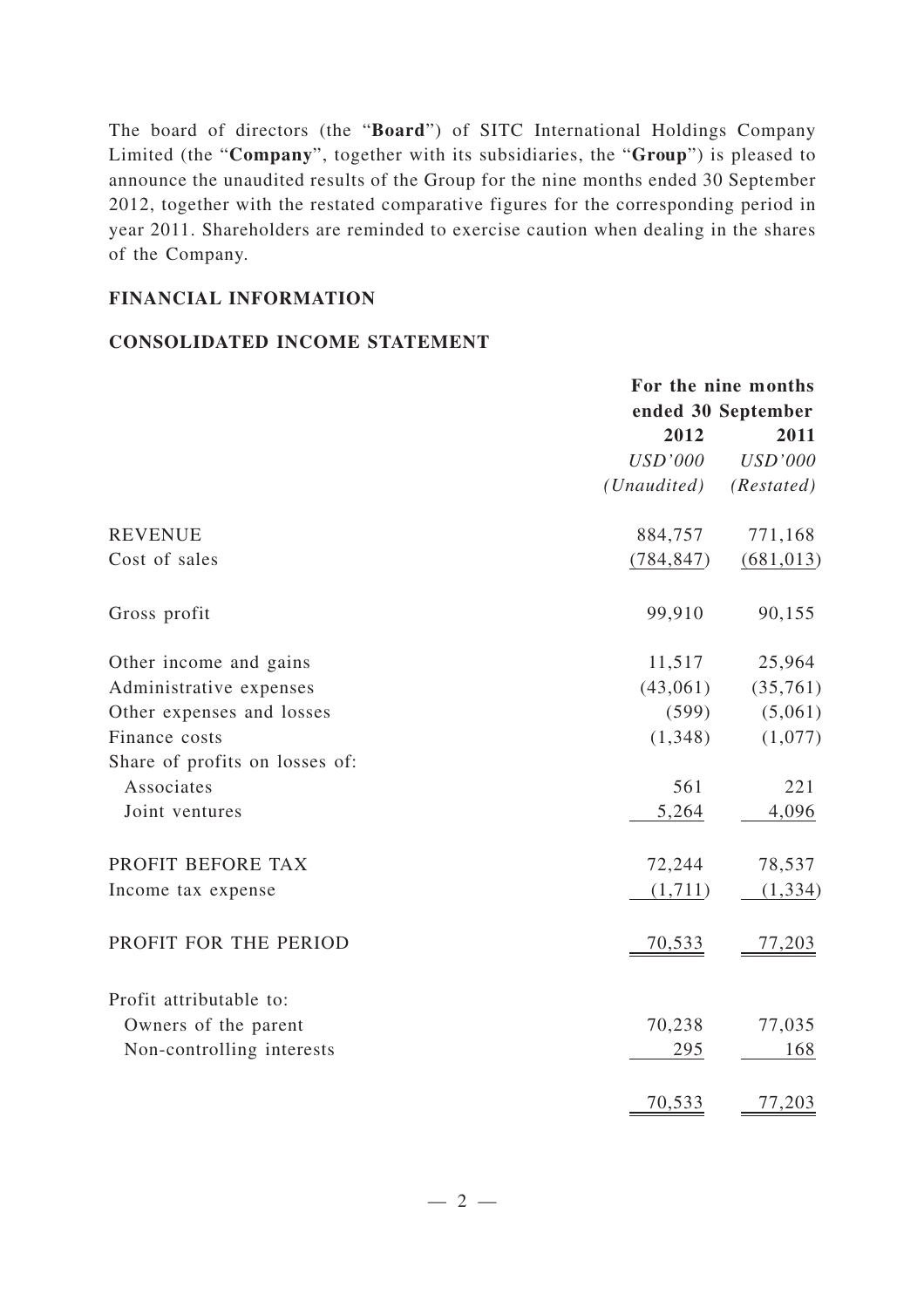The Group's unaudited consolidated results for the nine months ended 30 September 2012 have been prepared in accordance with the accounting policies adopted by the Group as disclosed in the interim report for the six months ended 30 June 2012.

### *Business Review*

The Company is Asia's leading shipping logistics company that provides integrated transportation and logistics solutions.

During the nine months ended 30 September 2012, the Group continued to focus on the intra-Asia market, the sea freight logistics shipping volume was 1,302,881 TEU for the nine months ended 30 September 2012, which increased by 16.7% as compared to 1,116,803 TEU in the corresponding period in year 2011. The average freight rate for the nine months ended 30 September 2012 decreased by 0.7% to US\$542 per TEU. Moreover, the freight forwarding volume for land-based logistics business of the Group increased by 10.3% from 930,170 TEU for the nine months ended 30 September 2011 to 1,026,273 TEU for the corresponding period in the year 2012.

The Group's total revenue after inter-segment elimination increased by 14.7% from US\$771.2 million for the nine months ended 30 September 2011 to US\$884.8 million for the corresponding period in 2012. This increase primarily reflected (i) the increase in shipping volume; and (ii) the continuous growth in the Group's freight forwarding operations.

The Group's cost of sales after inter-segment elimination increased by 15.2% from US\$681 million for the nine months ended 30 September 2011 to US\$784.8 million for the corresponding period in year 2012. This increase was primarily attributable to (i) the increase in the Group's shipping volume of sea freight container and land freight forwarding volume; and (ii) the increase in the major components of its cost of sales such as bunkers cost.

As a result of the foregoing, gross profit of the Group increased from US\$90.2 million for the nine months ended 30 September 2011 to US\$99.9 million for the corresponding period in year 2012. Gross profit margin decreased from 11.7% for the nine months ended 30 September 2011 to 11.3% for the corresponding period in 2012.

The Group's administrative expenses increased by 20.4% from US\$35.8 million for the nine months ended 30 September 2011 to US\$43.1 million for the corresponding period in year 2012. The 20.4% increase was mainly attributable to the overall increase in staff cost.